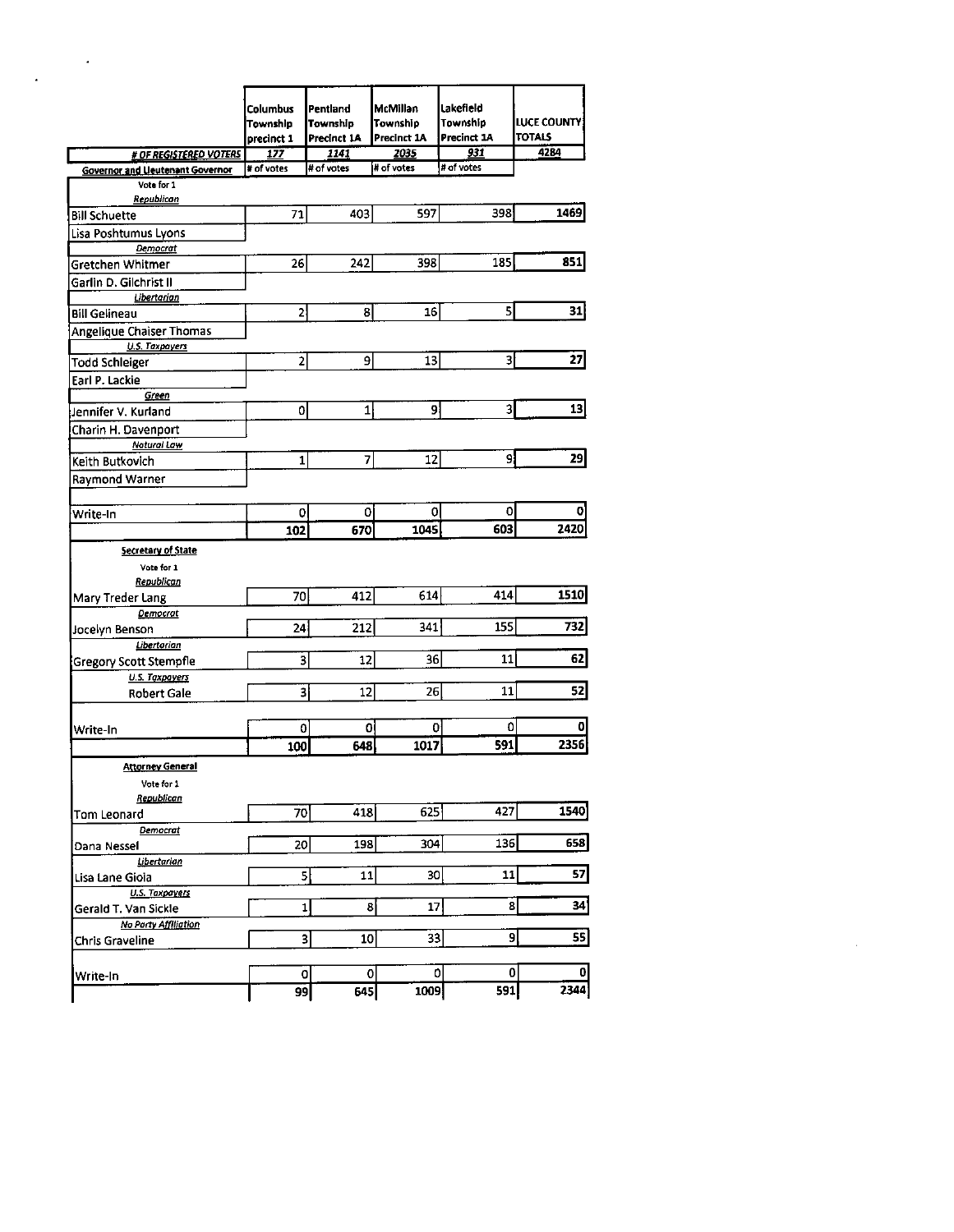| <b>United Sates Senator</b>                        | Columbus   | Pentland                | McMillan             | Lakefield           | <b>Totals</b> |
|----------------------------------------------------|------------|-------------------------|----------------------|---------------------|---------------|
| Vote for 1                                         |            |                         |                      |                     |               |
| Republican<br>John James                           | 72         | 423                     | 625                  | 404                 | 1524          |
| Democrat                                           |            |                         |                      |                     |               |
| Debbie Stabenow                                    | 28         | 228                     | 374                  | 181                 | 811           |
| <b>U.S. Taxpayers</b>                              |            |                         |                      |                     |               |
| George E. Huffman III                              | 0          | 6                       | 16                   | 3                   | 25            |
| Green                                              |            | 3                       |                      | 5                   | 23            |
| Marcia Squier<br>Natural Law                       | 2          |                         | 13                   |                     |               |
| John Howard Wilhelm                                | 0          | $\overline{\mathbf{3}}$ | 12                   | 4                   | 19            |
|                                                    |            |                         |                      |                     |               |
| Write-In                                           | 0          | 0                       | 0                    | 0                   | 0             |
|                                                    | 102        | 663                     | 1040                 | 597                 | 2402          |
| <b>Representative In Congress 1st District</b>     |            |                         |                      |                     |               |
| Vote for 1                                         |            |                         |                      |                     |               |
| Republican                                         |            |                         |                      |                     |               |
| Jack Bergman                                       | 79         | 422                     | 633                  | 420                 | 1554          |
| Democrat                                           | 25         | 231                     | 387                  | 172                 | 815           |
| Matthew W. Morgan                                  |            |                         |                      |                     |               |
| Write-In                                           | 0          | 0                       | 0                    | 0                   | 0             |
|                                                    | 104        | 653                     | 1020                 | 592                 | 2369          |
| State Senator 37th District                        |            |                         |                      |                     |               |
| Vote for 1                                         |            |                         |                      |                     |               |
| Republican                                         |            |                         |                      |                     |               |
| Wayne Schmidt                                      | 81         | 447                     | 677                  | 428                 | 1633          |
| Democrat                                           |            |                         |                      |                     |               |
| Jim Page                                           | 20         | 197                     | 337                  | 155                 | 709           |
|                                                    |            |                         |                      |                     |               |
| Write-In                                           | 0          | 0                       | 0<br>1014            | οl<br>583           | 0<br>2342     |
|                                                    | 101        | 644                     |                      |                     |               |
| Representative In State Legislature 109th District |            |                         |                      |                     |               |
| Vote for 1<br>Republican                           |            |                         |                      |                     |               |
| Melody Wagner                                      | 69         | 414                     | 620                  | 416                 | 1519          |
| Democrat                                           |            |                         |                      |                     |               |
| Sara Cambensy                                      | 31         | 236                     | 392                  | 170                 | 829           |
|                                                    |            |                         |                      |                     |               |
| Write-In                                           |            | $\mathbf{0}$            | 0<br>0               | O                   | o             |
|                                                    | 100        | 650                     | 1012                 | 586                 | 2348          |
| Member of the State Board of Education             |            |                         |                      |                     |               |
| Vote for 2                                         |            |                         |                      |                     |               |
| Republican                                         |            |                         |                      |                     | 1248          |
| Tami Carlone                                       | 57         | 351                     | 508<br>447           | 332<br>311          | 1121          |
| <b>Richard Zeile</b>                               | 50         | 313                     |                      |                     |               |
| Democrat<br>Judith P. Pritchett                    | 22         | 176                     | 273                  | 130                 | 601           |
| <b>Tiffany Tilley</b>                              | ${\bf 14}$ | 173                     | 254                  | 117                 | 558           |
| Libertarian                                        |            |                         |                      |                     |               |
| <b>Scotty Boman</b>                                |            | 6<br>17                 | 30                   | 16                  | 69            |
| John J. Tatar                                      |            | 5                       | 29<br>9              | 12                  | 55            |
|                                                    |            |                         |                      |                     |               |
| U.S. Taxpayers                                     |            | 2<br>12                 | 26                   | 12                  | 52            |
| Karen Adams                                        |            |                         | 11<br>4              | 7                   | 23            |
| Douglas Levesque                                   |            | $\mathbf{1}$            |                      |                     |               |
| Green                                              |            |                         |                      |                     |               |
| Sherry A. Wells                                    |            | $\mathbf{1}$            | 22<br>$\overline{4}$ | 10                  | 37            |
| <b>Working Class</b>                               |            | 25                      |                      | 16                  | 83            |
| Mary Anne Hering                                   |            | 4<br>21                 | 38<br>43             | 16                  | 83            |
| Logan R. Smith                                     |            | $\overline{\mathbf{3}}$ |                      |                     |               |
| Write-In                                           |            | $\mathbf{0}$            | 0                    | 0<br>$\overline{0}$ | 0             |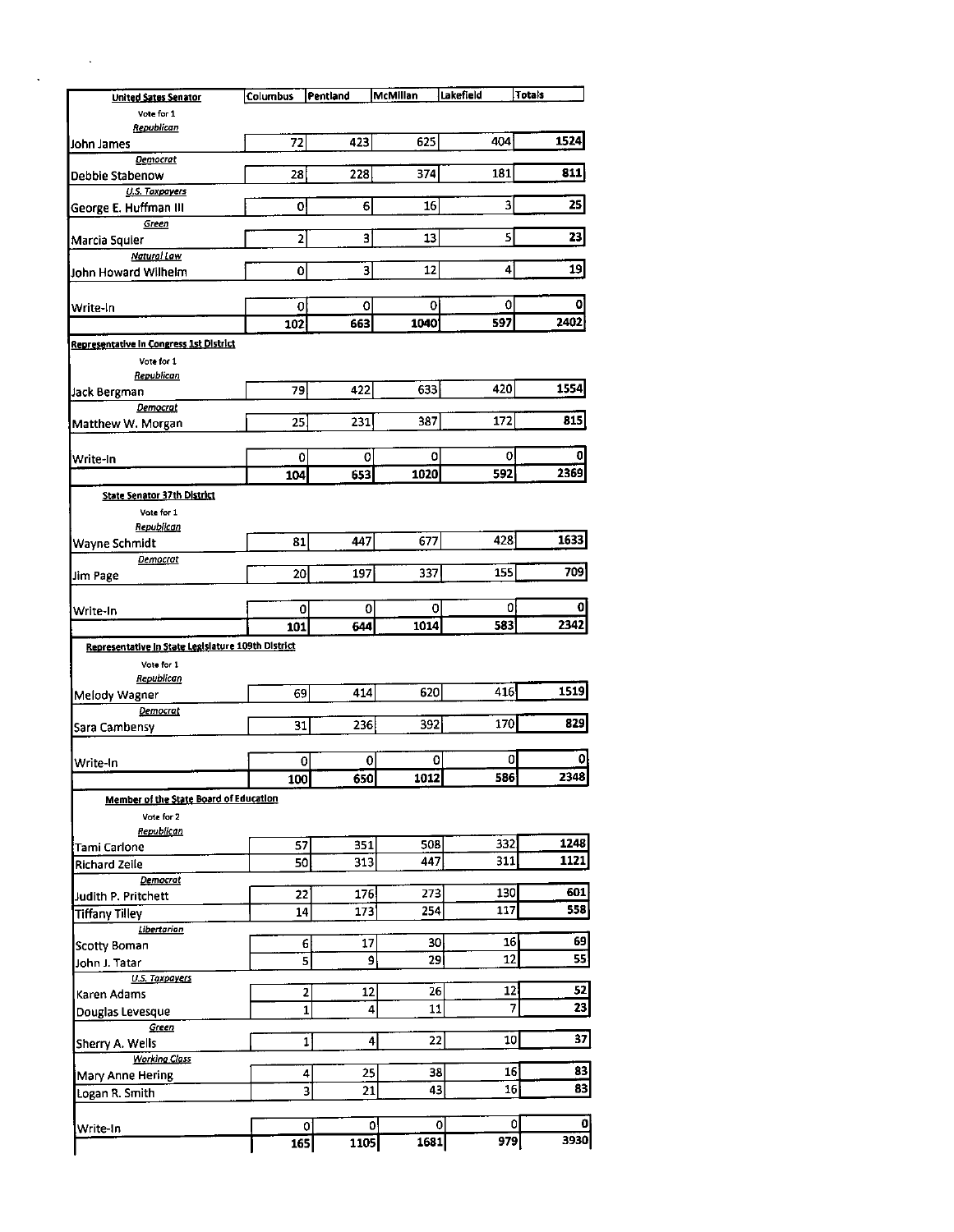| Regent of the University of Michigan                           | Columbus       | Pentland        | <b>McMillan</b> | Lakefield               | <b>Total</b> |
|----------------------------------------------------------------|----------------|-----------------|-----------------|-------------------------|--------------|
| Vote for 2                                                     |                |                 |                 |                         |              |
| Republican                                                     |                |                 |                 |                         |              |
| Andrea Fischer Newman                                          | 56             | 338             | 489             | 347                     | 1230         |
| Andrew Richner                                                 | 48             | 326             | 460             | 301                     | 1135         |
| Democrat                                                       |                |                 |                 |                         |              |
| Jordan Acker                                                   | 16             | 172             | 254             | 116                     | 558          |
| Paul Brown                                                     | 19             | 172             | 250             | 119                     | 560          |
| Libertarian<br>James Lewis Hudler                              |                | 11              |                 |                         |              |
| John Jascob                                                    | 8<br>6         | 12              | 30<br>28        | 9<br>12                 | 58           |
| <b>U.S. Taxpayers</b>                                          |                |                 |                 |                         | 58           |
| Joe Sanger                                                     | 4              | 17              | 30              | 15 <sub>l</sub>         | 66           |
| Crystal Van Sickle                                             | 3              | 20              | 34              | 17                      | 74           |
| Green                                                          |                |                 |                 |                         |              |
| <b>Kevin Graves</b>                                            | 0              | 13              | 18              | 6                       | 37           |
| Natural Law                                                    |                |                 |                 |                         |              |
| Marge Katchmark Sallows                                        | 0              | 3               | 19              | 7                       | 29           |
|                                                                |                |                 |                 |                         |              |
| Write-In                                                       | 0              | 0               | 0               | 0                       | 0            |
|                                                                | 160            | 1084            | 1612            | 949                     | 3805         |
| Trustee of Michigan State University                           |                |                 |                 |                         |              |
| Vote for 2                                                     |                |                 |                 |                         |              |
| Republican                                                     |                |                 |                 |                         |              |
| Dave Dutch                                                     | 53             | 341             | 474             | 314                     | 1182         |
| Mike Miller                                                    | 52             | 325             | 471             | 317                     | 1165         |
| Democrat<br>Brianna T. Scott                                   | 20             | 179             | 266             | 128                     | 593          |
| Kelly Charron Tebay                                            | 15             | 159             | 233             | 117                     | 524          |
| Libertarian                                                    |                |                 |                 |                         |              |
| <b>Bruce Campbell</b>                                          | 5              | 13              | 32              | 11                      | 61           |
| Tim Orzechowski                                                | 6              | 14              | 23              | 9                       | 52           |
| U.S.Taxpoyers                                                  |                |                 |                 |                         |              |
| Janet M. Sanger                                                | 2              | 17              | 37              | 17                      | 73           |
| John Paul Sanger                                               | $\overline{2}$ | 18              | 22              | 11                      | 53           |
| Green                                                          |                |                 |                 |                         |              |
| Aaron Mariasy                                                  | $\overline{2}$ | 7               | 20 <sub>1</sub> | 81                      | 37           |
| Natural Law                                                    |                |                 |                 |                         |              |
| Bridgette R. Abraham-Guzman                                    | 2              | 9               | 18 <sup>1</sup> | $\overline{\mathbf{z}}$ | 36           |
|                                                                |                |                 |                 |                         |              |
| Write-In                                                       | o              | 0               | O               | 0                       |              |
|                                                                | 159            | 1082            | 1596            | 939                     | 3776         |
| Governor of Wayne State University<br>Vote for 2<br>Republican |                |                 |                 |                         |              |
| Diane Dunaskiss                                                | 54             | 349             | 4841            | 318                     | 1205         |
| David Nicholson                                                | 54             | 322             | 458             | 312                     | 1146         |
| Democrat                                                       |                |                 |                 |                         |              |
| Bryan C. Barnhill                                              | 21             | 173             | 265             | 121                     | 580          |
| Anil Kumar                                                     | 12             | 153             | 232             | 113                     | 510          |
| Libertarian                                                    |                |                 |                 |                         |              |
| Jon Elgas                                                      | 6              | 17 <sup>3</sup> | 25              | 14                      | 62           |
| John T. Hargenrader                                            | 5              | 10              | 25              | 7                       | 47           |
| <b>U.S. Taxpayers</b><br>Christine C. Schwartz                 | 4              | ا20             | 50              | 31                      | 105          |
| Marc Joseph Sosnowski                                          | 2              | 14              | 30              | 14                      | 60           |
|                                                                |                |                 |                 |                         |              |
| Write-In                                                       | 0              | 0               | οl              | 0                       | 0            |
|                                                                |                |                 |                 |                         |              |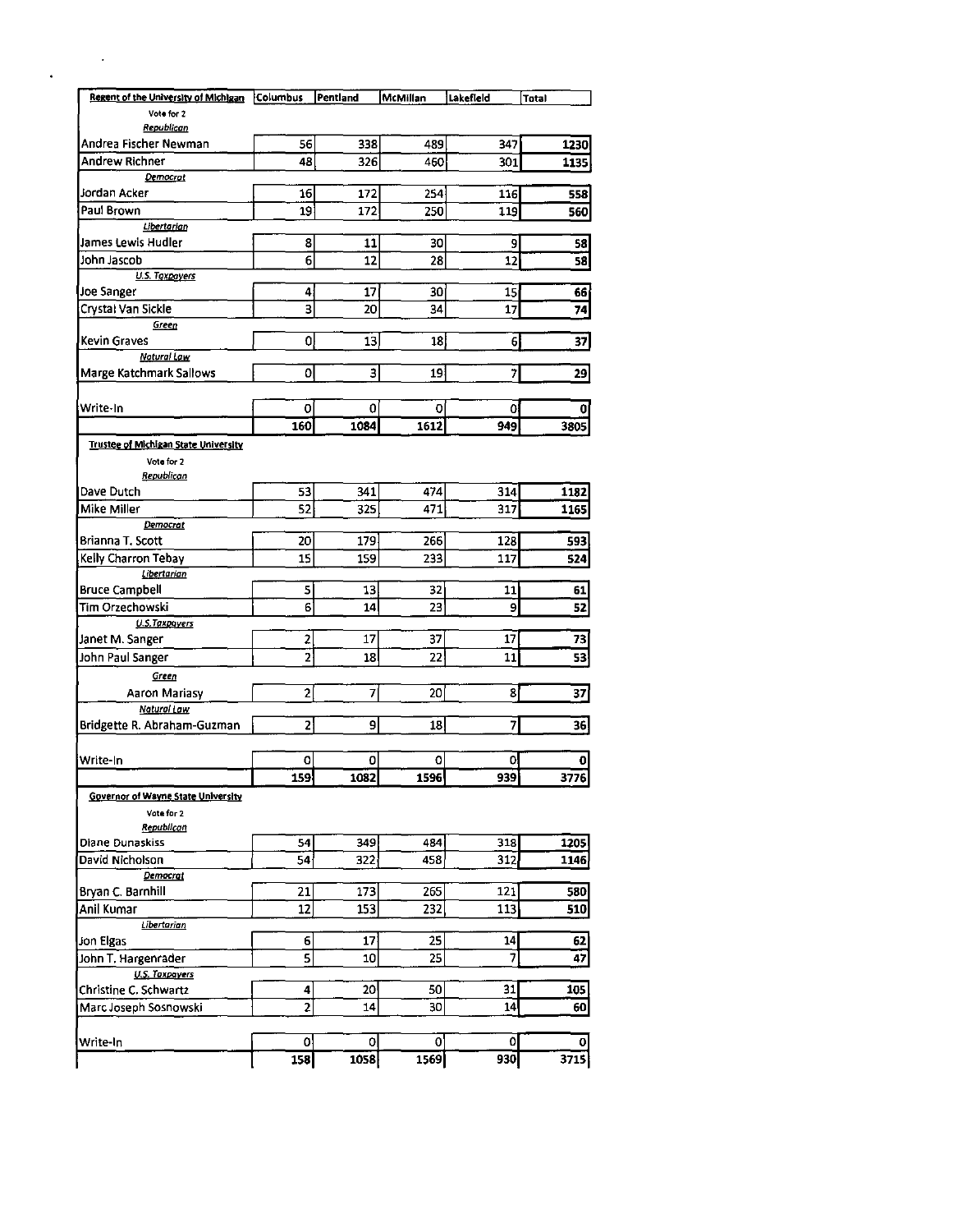| <b>County Commissioner 1st District</b>       | <b>Columbus</b> | Pentland        | McMillan   | Lakefield     | Total |
|-----------------------------------------------|-----------------|-----------------|------------|---------------|-------|
| Vote for 1                                    |                 |                 |            |               |       |
| Republican                                    |                 |                 |            |               |       |
| <b>Nancy Morrison</b>                         |                 |                 | 274        |               |       |
| Write-In                                      |                 |                 | 0          |               |       |
|                                               |                 |                 | 274        |               |       |
| <b>County Commissioner 2nd District</b>       |                 |                 |            |               |       |
| Vote for 1                                    |                 |                 |            |               |       |
| Republican                                    |                 |                 |            |               |       |
| Michelle Clark                                |                 |                 | 360        |               |       |
| Write-In                                      |                 |                 |            | $\mathbf{0}$  |       |
|                                               |                 |                 | 360        |               |       |
| <b>County Commissioner 3rd District</b>       |                 |                 |            |               |       |
| Vote for 1                                    |                 |                 |            |               |       |
| Write-In Kevin Erickson                       |                 |                 | 28<br>17   |               |       |
|                                               |                 |                 | 17<br>28   |               |       |
| <b>County Commissioner 4th District</b>       |                 |                 |            |               |       |
| Vota for 1                                    |                 |                 |            |               |       |
| Republican                                    |                 |                 |            |               |       |
| William Henry                                 |                 | 374             |            | 34            |       |
|                                               |                 |                 | 0          | 0             |       |
| Write-In                                      |                 | 374             |            | 34            |       |
| <b>County Commissioner 5th District</b>       |                 |                 |            |               |       |
| Vote for 1                                    |                 |                 |            |               |       |
| Republican                                    |                 |                 |            |               |       |
| Phyllis M. French                             |                 | 90              |            | 401           |       |
|                                               |                 |                 |            |               |       |
| Write-In                                      |                 | 0               |            | 0             |       |
|                                               |                 | 90              |            | 401           |       |
| <b>Columbus Township Trustee Partial Term</b> |                 |                 |            |               |       |
| Vote for 1<br>Republican                      |                 |                 |            |               |       |
| Emerson O. Smith                              |                 | 91              |            |               |       |
|                                               |                 |                 |            |               |       |
| Write-In                                      |                 | 0               |            |               |       |
|                                               |                 | $\overline{91}$ |            |               |       |
| Justice of Supreme Court                      |                 |                 |            |               |       |
| Vote for 2                                    |                 |                 |            |               |       |
| <b>Samuel Bagenstos</b>                       |                 | 22              | 94<br>73   | 35            |       |
| Megan Kathleen Cavanagh                       |                 | 33              | 187<br>230 | 203           |       |
| Elizabeth T. Clement                          |                 | 41              | 540<br>271 | 328           |       |
| Doug Dern                                     |                 | 7               | 90<br>76   | 34            |       |
| Kerry Lee Morgan                              |                 | 5               | 106<br>80  | 38            |       |
| Kurtis T. Wilder                              |                 | 36              | 356<br>267 | 235           |       |
|                                               |                 |                 |            |               |       |
| Write-In                                      | 144             | 0               | 0<br>1415  | 0<br>0<br>873 |       |
|                                               |                 |                 | 954        |               |       |

 $\mathcal{L}^{\text{max}}_{\text{max}}$  and  $\mathcal{L}^{\text{max}}_{\text{max}}$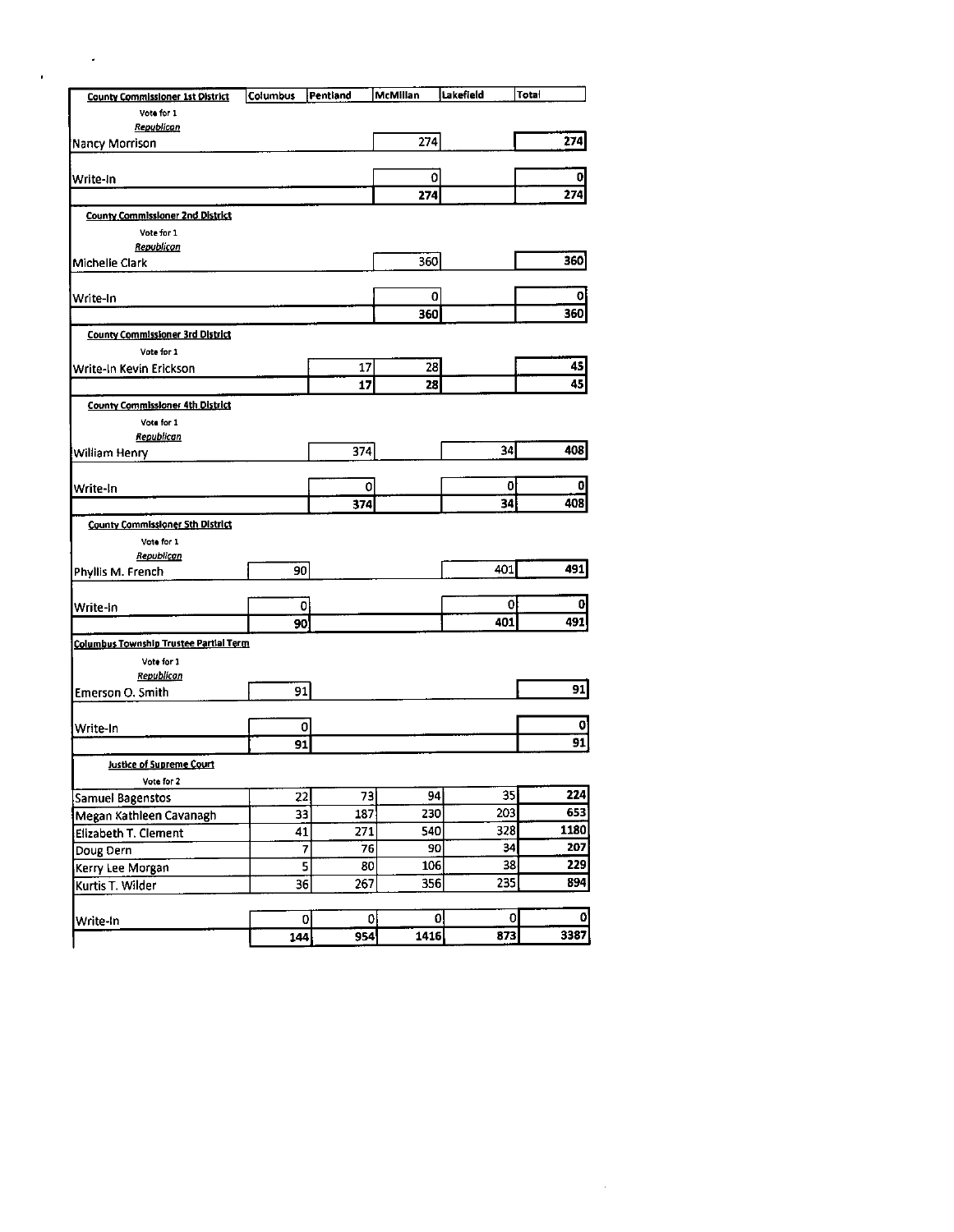| Judge of Court of Appeals 4th District                      | Columbus | Pentland     | <b>McMillan</b> | Lakefield | Total |                  |
|-------------------------------------------------------------|----------|--------------|-----------------|-----------|-------|------------------|
| Vote foe 1                                                  |          |              |                 |           |       |                  |
| Stephen L. Borrello                                         | 80       | 458          | 710             | 404       | 1652  |                  |
| Write-In                                                    | 0        | 0            | 0               | 0         | 0     |                  |
|                                                             | 80       | 458          | 710             | 404       | 1652  |                  |
| <u> Judge of Court of Appeals 4th District Partial Term</u> |          |              |                 |           |       |                  |
| Vote for 1                                                  |          |              |                 |           |       |                  |
| Brock A. Swartzle                                           | 80       | 441          | 703             | 400       | 1624  |                  |
| Write-In                                                    | 0        | 0            | 0               | 0         |       |                  |
|                                                             | 80       | 441          | 703             | 400       | 1624  |                  |
| <b>Judge of Probate District Court 6th District</b>         |          |              |                 |           |       |                  |
| Vote for 1                                                  |          |              |                 |           |       |                  |
| Clayton Graham                                              | 84       | 482          | 768             | 406       | 1740  |                  |
| Write-In                                                    | ٥        | 0            | ٥               | 0         | ٥     |                  |
|                                                             | 84       | 482          | 768             | 406       | 1740  |                  |
| President Village of Newberry                               |          |              |                 |           |       |                  |
| Vote for 1                                                  |          |              |                 |           |       |                  |
| John L. Dewitt III                                          |          |              | 231             |           | 231   |                  |
| Lori A. Stokes                                              |          |              | 350             |           | 350   |                  |
| Write-In                                                    |          |              | 0               |           | 0     |                  |
|                                                             |          |              | 581             |           | 581   |                  |
| <b>Clerk Village of Newberry</b>                            |          |              |                 |           |       |                  |
| Vote for 1                                                  |          |              |                 |           |       |                  |
| Write-In Terese Schummer                                    |          |              | 32              |           | 32    |                  |
|                                                             |          |              | 32              |           | 32    |                  |
| <b>Treasurer Village of Newberry</b>                        |          |              |                 |           |       |                  |
| Vote for 1                                                  |          |              |                 |           |       |                  |
| <b>Charles Medelis</b>                                      |          |              | 380             |           | 380   |                  |
| Write-In                                                    |          |              | 0               |           | 0     |                  |
|                                                             |          |              | 380             |           | 380   |                  |
| <b>Trustee Village of Newberry</b>                          |          |              |                 |           |       |                  |
| Vote for 3                                                  |          |              |                 |           |       |                  |
| Harold Dishaw                                               |          |              | 298             |           | 298   |                  |
| <b>Catherine Freese</b>                                     |          |              | 201             |           | 201   |                  |
| <b>Daniel Hardenbrook</b>                                   |          |              | 303             |           | 303   |                  |
| Dennis Hendrickson                                          |          |              | 271             |           | 271   |                  |
| Paula Mamph                                                 |          |              | 135             |           | 135   |                  |
| Write-In                                                    |          |              | 0               |           | 0     |                  |
|                                                             |          |              | 1208            |           | 1208  |                  |
|                                                             |          |              |                 |           |       |                  |
| Board Member Tahouamenon Area School                        |          |              |                 |           |       | Seney<br>Portage |
| Vote for 3                                                  |          |              |                 |           |       | Hulbert          |
| Stuart McTiver                                              | 61       | 432          | 641             | 340       | 1474  |                  |
| Jeffrey Puckett                                             | 70       | 470          | 741             | 389       | 1670  |                  |
| <b>Brian Rahilly</b>                                        | 62       | 454          | 684             | 360       | 1560  |                  |
| Write-In                                                    | 0        | $\mathbf{0}$ | 0               | 0         | 0     |                  |
|                                                             | 193      | 1356         | 2066            | 1089      | 4704  |                  |
|                                                             |          |              |                 |           |       |                  |

Total<br>1839<br>2104<br>1990

 $\begin{array}{c}\n\hline\n0 \\
\hline\n4704\n\end{array}$